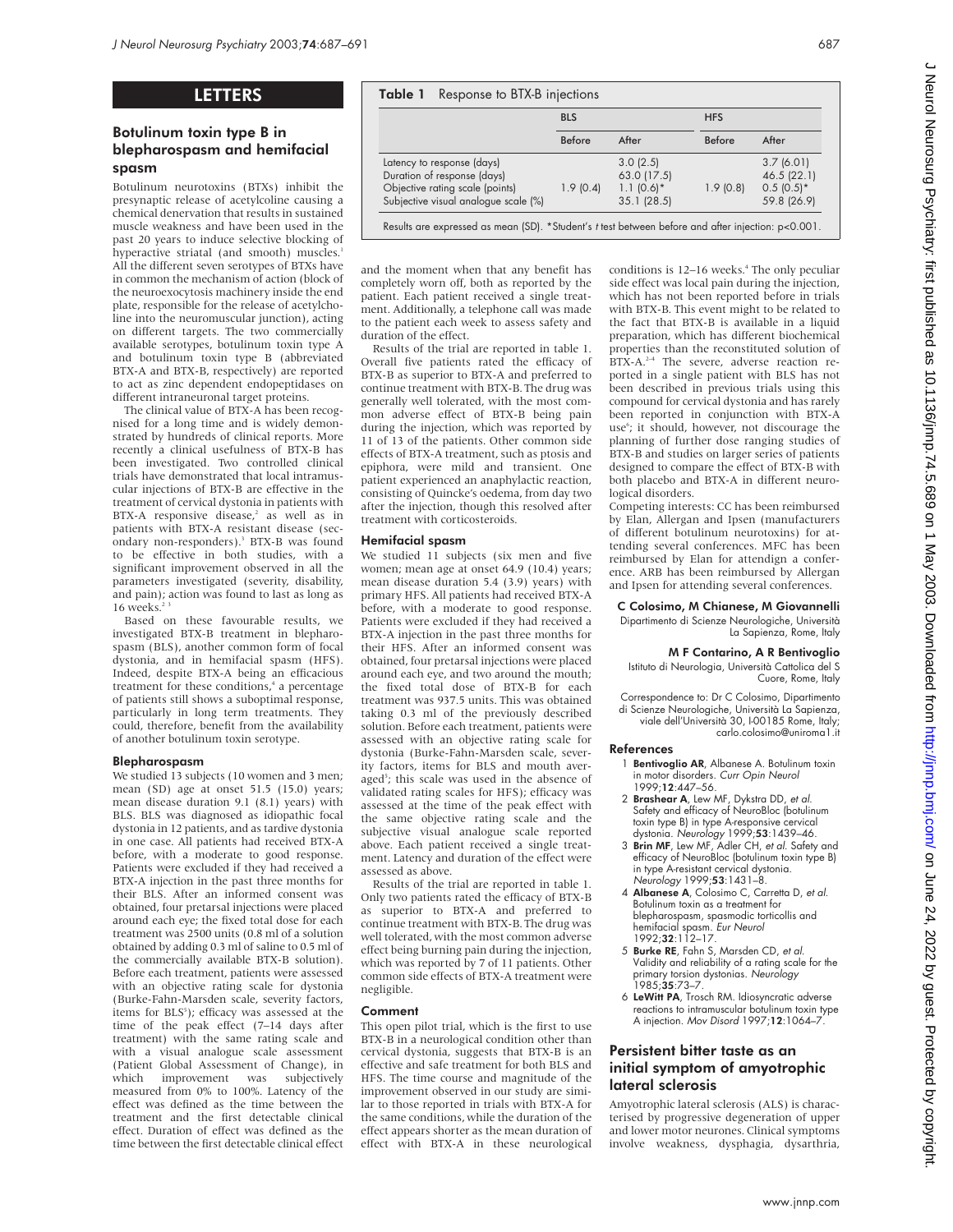muscle atrophy and fasciculations, hyperreflexia, spasticity, Babinski signs, and clonus. Here we report on two patients with sporadic ALS in whom the disease initially presented with a persistent bitter "metallic" taste.

### Case reports

Patient 1 was a previously healthy 60 year old women. Six months before admission, she noticed a persistent bitter taste, dysarthria, and emotional liability. Several weeks later she noticed a progressive weakness in both legs which spread to both arms within four months. At the time of admission, she had bilateral bulbar weakness, episodes of pathological crying, generalised spasticity, muscle atrophy, weakness, and fasciculations. The plantar reflex was extensor on the left side. The remaining neurological examination was unremarkable.

Patient 2 was a previously healthy 64 year old women. At the time of admission, she reported a four month history of a persistent bitter "metallic" taste confined to the posterior tongue, facial weakness, and clumsiness of the left hand. Neurological examination revealed bilateral bulbar weakness, an increased jaw reflex, slow side to side tongue movement, generalised hyperreflexia, and fasciculations. Spasticity, muscle atrophy, and weakness were predominantly observed in the left arm. The remaining neurological examination was normal.

The patients had not taken prescription or non-prescription drugs during the months preceding the symptoms, or at the initiation of symptoms or at the time of admission. Oral hygiene was good in both cases and xerostomia was not evident. Family history was negative. The occupational and chemical exposure history was unremarkable.

Spatial gustatory function testing with sodium chloride (0.04 and 0.32 M), sucrose (0.07 and 0.32 M), citric acid (0.01 and 0.02 M), and quinine (0.00016 mM) was undertaken. Although both patients described the perception of a bitter taste throughout the examination, the test did not reveal hypogeusia for any quality. In both cases, routine blood chemistry and cerebrospinal fluid studies were normal. Tests for paraneoplastic autoantibodies (Hu, Yo, Ri, Ma, Ta, CV2) were negative. Cranial and spinal magnetic resonance imaging showed mild bilateral atrophy of the precentral gyrus in both patients. Motor evoked potentials revealed slowed central conduction. Peripheral electrophysiological testing showed active denervation, normal nerve conduction, and normal F wave latencies. Thus motor neuropathy with multifocal conduction block, cervical myelopathy, and paraneoplastic motor neurone disease could be excluded. A diagnosis of clinically definite ALS was made, based on the revised El Escorial criteria (http://www.wfnals.org/  $(http://www.wfnals.org/$ articles/elescorial1998.htm). Treatment with riluzole and α tocopherol was initiated in both patients.

### Comment

To our knowledge, dysgeusia has not been described in this disease. The persistent perception of bitter taste developed as an early symptom of the disease in our patients. In this regard, it resembles the dysgeusia known from ciguatera food poisoning, which is thought to produce a bitter taste by blocking sodium channels.<sup>1</sup> However, other sensory symptoms were absent, both clinically and electrophysiologically. The chorda tympani branch of the facial nerve carries taste sensations from the anterior two thirds of the tongue, whereas the glossopharyngeal nerve

and the vagus nerve innervate the posterior third and the epiglottis. It has been shown experimentally and clinically that anaesthesia of the chorda tympani nerve branch results in intensified perception of bitter taste from the posterior tongue, suggesting that input by way of the chorda tympani normally inhibits the glossopharyngeal and vagus nerve input.<sup>2</sup> In fact, spontaneous bitter taste dysgeusia (phantogeusia) similar to that perceived by our patients was observed in the posterior tongue after anaesthesia of the chorda tympani.<sup>2</sup> Hence it may be speculated that mild sensory neuropathy of the chorda tympani branches may be responsible for our findings. Sensory signs have indeed been described in ALS. However, if at all, they develop relatively late in the disease.<sup>3</sup> Furthermore, the spatial gustatory function test did not reveal hypogeusia confined to a localised region of the tongue in our patients, although the sensitivity of this test for mild gustatory disturbances is probably low.<sup>4</sup> Unfortunately, neither patient was available for electrogustometry to further clarify our hypothesis.

Alternatively, the dysgeusia may be of central nervous origin. Both patients presented with bilateral nuclear facial paresis reflecting a prominent bulbar involvement in the disease. Thus it may be speculated that bilateral degeneration of the brain stem solitary tract nucleus may be responsible for the dysgeusia in our patients. Interestingly, dysfunction of the autonomic nervous system—which in part is also regulated by the solitary tract nucleus—has been described in ALS,<sup>5</sup> supporting the view that this disease may be a multisystem disorder. Thus dysgeusia may indicate brain stem involvement in the disease. As a bulbar onset of ALS is an important predictor of the disease course,<sup>6</sup> our finding may also be of prognostic value. We cannot provide a definite neuroanatomical basis for our observation, but we believe that future studies may be able to address these issues.

### G C Petzold, K M Einhäupl, J M Valdueza

Department of Neurology, Charité Hospital, Humboldt University, Schumannstr 20/21, 10098 Berlin, Germany

Competing interests: none declared

Correspondence to: Dr Petzold; gabor.petzold@charite.de

### References

- 1 Pearn J. Neurology of ciguatera. J Neurol Neurosurg Psychiatry 2001;70:4–8.
- 2 Yanagisawa K, Bartoshuk LM, Catalanotto FA, et al. Anesthesia of the chorda tympani nerve and taste phantoms. Physiol Behav 1998;63:329–35.
- 3 Gregory R, Mills K, Donaghy M. Progressive sensory nerve dysfunction in amyotrophic lateral sclerosis: a prospective clinical and neurophysiological study. J Neurol 1993;240:309–14.
- 4 Smith DV. Assessment of patients with taste and smell disorders. Acta Otolaryngol Suppl 1988:458:129-33.
- 5 Beck M, Giess R, Magnus T, et al. Progressive sudomotor dysfunction in amyotrophic lateral sclerosis. J Neurol Neurosurg Psychiatry 2002;73:68–70.
- 6 Magnus T, Beck M, Giess R, et al. Disease progression in amyotrophic lateral sclerosis: predictors of survival. Muscle Nerve 2002;25:709–14.

# Schizophrenia and episodic ataxia type 2

The frequent co-occurrence of degenerative cerebellar pathology and schizophrenia, as well as the recently reported increased association rate between autosomal dominant ataxias and major psychosis, strongly suggests the involvement of the cerebellum in the pathophysiology of schizophrenia.<sup>1-3</sup> The analysis of associations between psychosis and neurodegenerative diseases may improve our understanding of the pathophysiology of schizophrenia and facilitate the search for susceptibility genes for this disorder.<sup>4</sup>

To our best knowledge, there have been no previous reports about an association between schizophrenia and the periodic autosomal dominant ataxias, such as episodic ataxia type 1 and type 2 (EA1 and EA2). We present a case of a young man who has been diagnosed with paranoid schizophrenia (ICD-10: F20.0) and episodic ataxia type 2.

## Case study

The patient, a man aged 27 years, was first admitted to our hospital with psychotic symptoms in June 1995. He presented with paranoid delusions and delusions of reference, acoustic hallucinations (commenting voices), formal thought disorder, and behaviour disorganisation, as well as negative symptoms such as blunted affect, poor rapport, and lack of spontaneity. At this time, he was diagnosed as having paranoid schizophrenia (ICD-10: F20.0) and showed a PANSS (positive and negative symptom scale) total score of 137 (fig 1).

The patient was initially treated with risperidone (6 mg/d) which led to a slight improvement in his psychotic symptoms. After discharge from our hospital in September 1995 he regularly attended our outpatient clinic. Despite treatment with risperidone and later with haloperidol decanoate (20 mg/2 weeks), he continued to have chronic psychotic symptoms, which persisted until readmission in April 2001. At this admission he was suffering from severe psychosis (paranoid delusions, acoustic hallucinations, formal thought disorder, and behaviour disorganisation) and negative symptoms (fig 1). Antipsychotic treatment with quetiapine (800 mg/d; 4 weeks) and subsequently with amisulpride (600 mg/d; 4 weeks) did not lead to any improvement in the psychosis. At this time, a neurological investigation showed gaze evoked nystagmus and upward gaze palsy, though attacks of ataxia had neither been reported by the patient nor noticed by the nurses.

Because of persistence of the psychotic symptoms, we began treatment with clozapine (400 mg/d) and observed a gradual deterioration in psychosis over the next four weeks despite sufficient serum levels of clozapine. At that time the first severe ataxia attacks appeared. They were manifested by gait ataxia, dysarthria, and slight intention tremor of the upper extremities and persisted for at least several hours. After other causes of cerebellar dysfunction—such as inflammatory, toxic, and vascular disorders—had been excluded, the patient was diagnosed as having episodic ataxia type 2 because he met the following clinical diagnostic criteria: duration of episodes (hours to days), gait and stance ataxia, interictal absence of most symptoms (except oculomotor deficits). Consequently, we began treatment with acetazolamide (200 mg twice daily) and switched the antipsychotic medication from clozapine to zotepine (400 mg/d). This led to both a complete elimination of ataxia episodes and a gradual amelioration of the psychotic symptoms. At the time of discharge six weeks later, the patient's total PANSS score was 90. At all subsequent follow up investigations undertaken monthly until December 2002 the psychiatric symptoms remained unchanged (fig 1) and there was no recurrence of the ataxia attacks.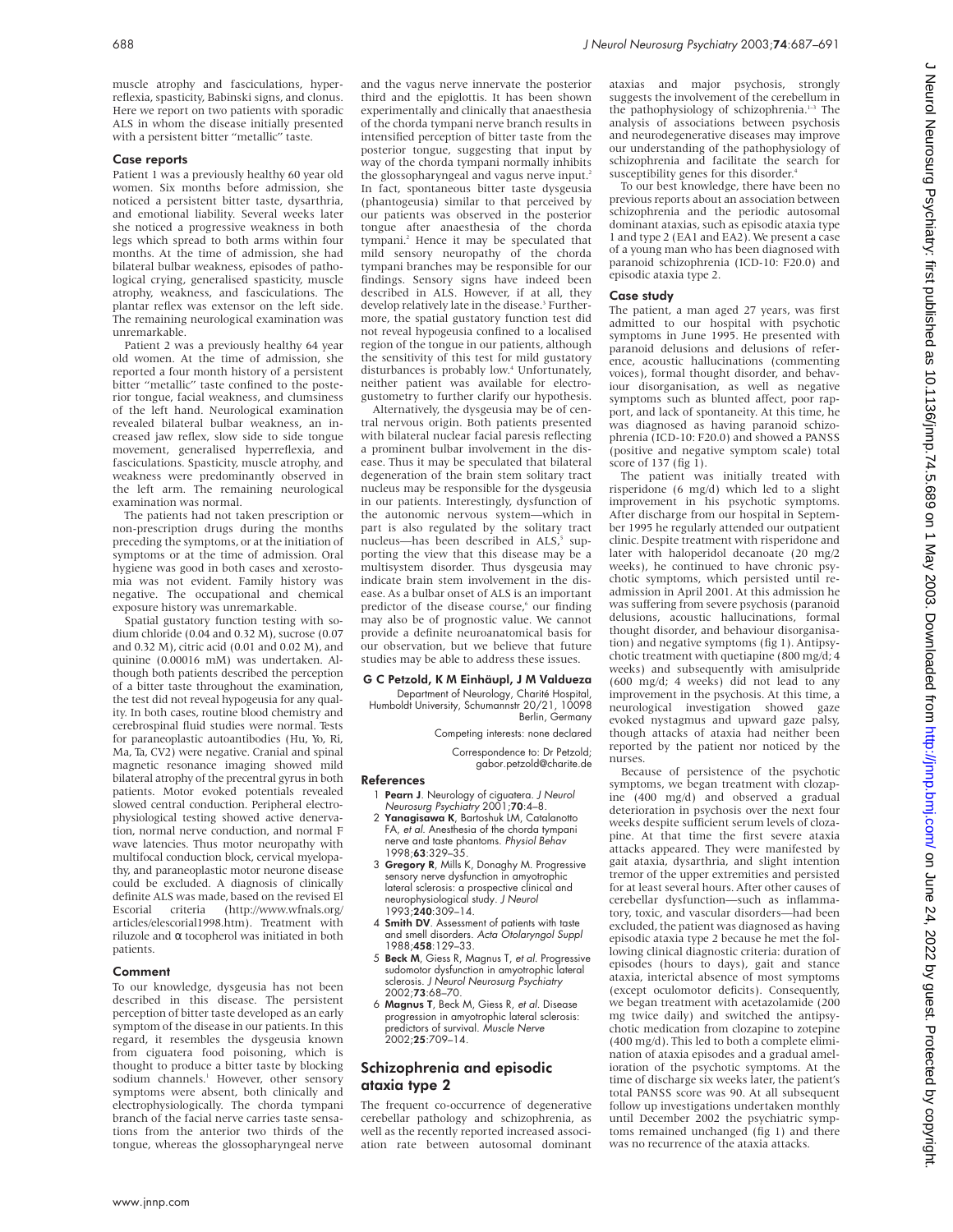

Figure 1 Positive and negative syndrome scale scores, treatment with antipsychotic agents, and the frequency of episodes of ataxia.

Episodic ataxia in this patient obviously follows an autosomal dominant trait. The patient's mother suffers from cerebellar atrophy with severe gait and limb ataxia, dysarthria, and oculomotor deficits. Her father is reported to have had oculomotor deficits as well.

At the age of 12 months, a neurological examination of our patient showed saccadic pursuit and vertical spontaneous nystagmus. Since the age of 18 months, spells of gait and stance ataxia have been described (15 to 20 minutes long, one to four times in four to six weeks). At the age of three years and nine months, a neurological investigation showed gaze evoked nystagmus, saccadic pursuit, and absence of optokinetic nystagmus (both horizontal and vertical). At that age a suspicion of migraine was raised but not confirmed. At the same time abnormal EEG patterns with sharp waves over the left temporal lobe were reported.

Recent EEGs done before, during, and after treatment with clozapine showed abnormal bilateral theta-delta activity (4–7 cps and 2–3 cps) in the temporal and parietal regions. Magnetic resonance (MR) imaging done in 1995, 1997, and 2001 showed no signs of atrophy or cerebral signal alteration. Proton MR spectroscopy done in July 2001 revealed decreased N-acetylaspartate to creatine ratios in the cerebellar vermis region and left cerebellar hemisphere. On 123I-iomazenil SPECT in July 2002, there was a reduced density of the GABA(A)-benzodiazepine receptor complex in the cerebellum as well as in the frontal dorsolateral and occipital regions.

## Comment

This case shows an association between clinically diagnosed episodic ataxia type 2 and schizophrenia. Cessation of ataxia episodes as a response to treatment with acetazolamide supports the clinical diagnosis of EA2 and rules out alternative pathologies such as SCA6 and EA1, which are known to have only a partial response to acetazolamide, if any.

Recent association studies have shown that neurodegenerative disorders may predispose to major psychosis.<sup>3</sup> SCA6, a disorder of chromosome 19, is not associated with schizophrenia, but patients with SCA8 have shown an increased rate of association with major

psychosis.3 Until now there have been no reports of an association between episodic ataxia and schizophrenia.

Autosomal dominant episodic ataxia type 2 is assumed to be caused by mutations in the gene CACNA1A (chromosome 19p13.1), which encodes the Ca<sub>v</sub>2.1 subunit of the voltage gated P/Q calcium channels. As calcium channels are involved in the modulation of neurotransmitter release, it has been hypothesised that they play a role in the pathophysiology of schizophrenia.<sup>5</sup>

Cerebellar atrophy as well as mild cerebellar dysfunction are already known to be associated with schizophrenia. This is the first case of a patient suffering from episodic cerebellar ataxia and schizophrenia, and it points to a possible role of ion channel polymorphism in the pathophysiological mechanisms of schizophrenia.

## S Mechtcheriakov, M A Oehl, A Hausmann, W W Fleischhacker

University Clinic of Psychiatry, University Clinic Innsbruck, Anichstrasse 35, A-6020, Innsbruck, Austria

### S Boesch

University Clinic of Neurology, Innsbruck

### M Schocke

University Clinic of Radiology I, Innsbruck

### E Donnemiller University Clinic of Nuclear Medicine, Innsbruck

Correspondence to: Dr S Mechtcheriakov; s.mechtcheriakov@uibk.ac.at

### References

- 1 Martin P, Albers M. Cerebellum and schizophrenia: a selective review. Schizophr Bull 1995;21:241–50.
- 2 Jurjus GJ, Weiss KM, Jaskiw GE. Schizophrenia-like psychosis and cerebellar degeneration. Schizophr Res 1994;12:183–4.
- 3 Vincent JB, Yuan QP, Schalling M, et al. Long repeat tracts at SCA8 in major
- psychosis. Am J Med Genet 2000;96:873–6. 4 Jurewicz I, Owen RJ, O'Donovan MC, et al. Searching for susceptibility genes in
- schizophrenia. Eur Neuropsychopharmacol 2001;11:395–8. 5 Dworakowska B, Dolowy K. Ion
- channels-related diseases. Acta Biochim Pol 2000;47:685–703.

# Association of cardiomyopathy caused by autonomic nervous system impairment with the Miller Fisher syndrome

We report a case of Miller Fisher syndrome associated with reversible left ventricular wall motion abnormalities similar to takotsubo shaped cardiomyopathy.

### Case report

A 58 year old man was admitted to our hospital because of ataxia, ophthalmoplegia, and dysarthria. He had a 10 year history of hypertension. Four weeks before admission, he had common-cold-like symptoms. Ten days before admission, he developed difficulties with walking and speaking. The next day he was unable to walk or lift his eyelids. He was admitted to another hospital, where he was diagnosed as having a brain stem infarct. During admission, he developed tightness in the chest for three to four days which improved spontaneously. Because of exacerbation of his neurological symptoms, he was transferred to our hospital.

On initial physical examination, his blood pressure was 158/106 mm Hg and his heart rate was 108 beats/min and in regular rhythm. He was afebrile and had no respiratory difficulty. On neurological examination, he was fully orientated. His pupils were slightly mydriatic bilaterally (right 6 mm, left 6.5 mm) and the light reflex was absent on both sides. Complete ophthalmoplegia and peripheral facial palsy were observed bilaterally. He had severe dysarthria with restricted movements of the soft palate and tongue. Although muscle strength was preserved, deep tendon reflexes were absent in the four extremities. The plantar responses were flexor. There was no definite involvement of sensory disturbance. Ataxia was observed in the four extremities.

Routine laboratory tests were normal except for a slightly increased white blood cell count. Cerebrospinal fluid obtained on the first hospital day showed one monocyte per high power field and an increased protein level of 82 mg/dl. Aetiological investigations, including anti-GM1, anti-GM2, anti-GD1a, anti-GM1b, anti-GT1a, anti-GQ1b, anti-GD1b, anti-GT1b titres, were all negative. Results of thyroid function tests, angiotensin converting enzyme level, c-ANCA, p-ANCA, anti-acetylcholine receptor antibody, serum electroimmunophoresis, and polymerase chain reaction analysis for CSF tuberculosis and herpes simplex virus were all normal. Serum titres of influenza A and B, measles, mumps, varicella-zoster virus, cytomegalovirus, Epstein–Barr virus, herpes simplex virus, rubella, and mycoplasma were also normal. Cranial magnetic resonance (MR) imaging and MR angiography showed no abnormal lesions. EEG findings were normal. Nerve conduction studies showed decreased F wave persistence in the arms. Motor and sensory nerve conduction velocities were well mintained.

On the basis of the neurological findings, we established a diagnosis of the Miller Fisher syndrome. The patient was treated with a 12 litre plasma exchange over six days, followed by high dose intravenous gamma globulin (400 mg/kg/day for five continuous days).

There was no chest pain during admission to our hospital; however, an ECG on the first hospital day showed sinus tachycardia with slightly elevated ST segments in leads V3–V5. T waves were inverted in leads I, II, aVL, and V3–6 on the fifth day. These findings, in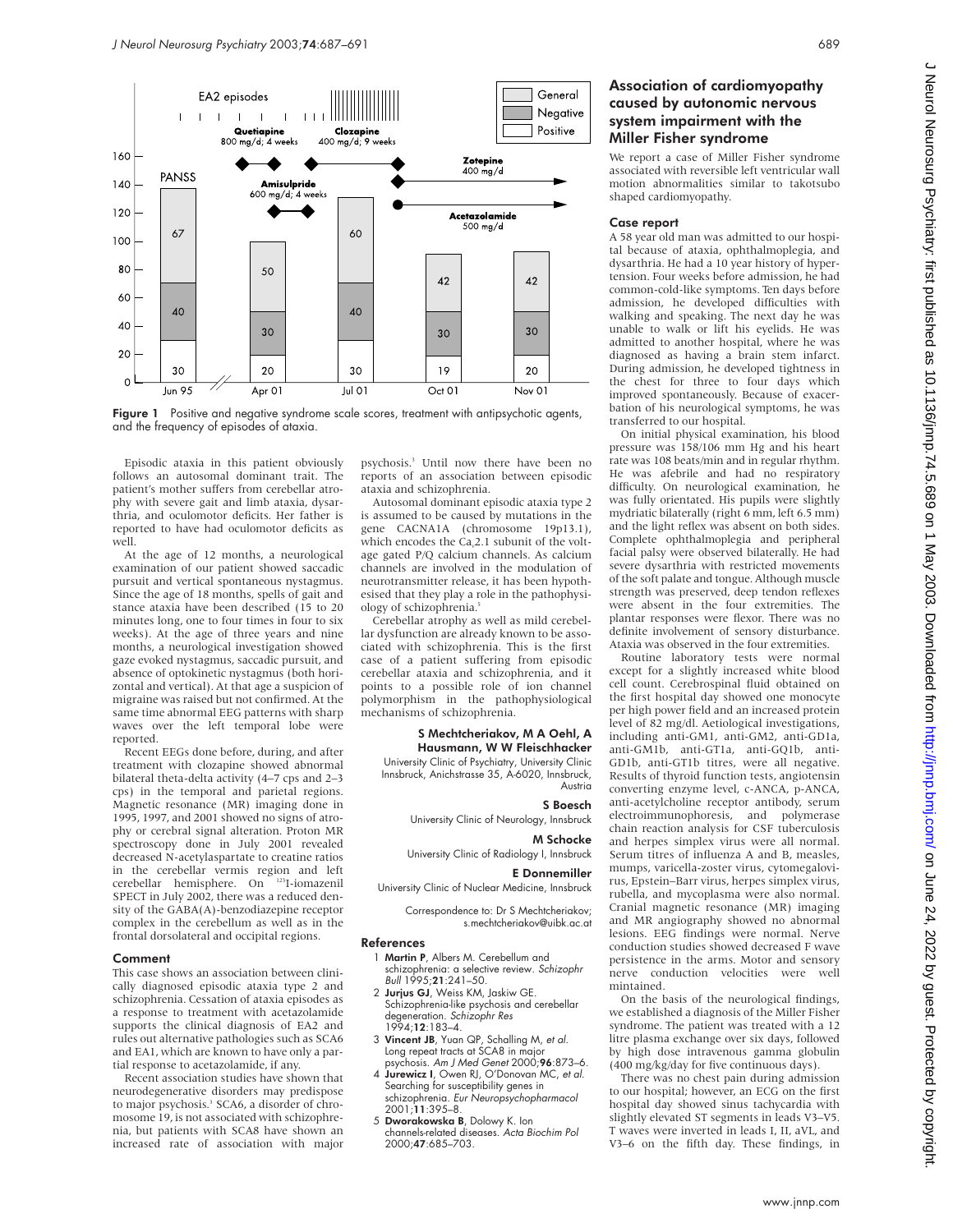

Figure 1 MIBG (metaiodobenzylguanidine) myocardial scintigrams on the 12th day (A) and the 70th day (B). On the 12th day, MIBG uptake was reduced in the anterior, inferior, and lateral walls (A). The uptake had recovered by the 70th day (B).

conjunction with the pevious episode of chest tightness, led us to suspect acute coronary syndrome, and we undertook coronary angiography. Although the coronary arteries were free of any lesions, a left ventriculogram showed severe hypokinesis in the anterolateral, apical, and diaphragmatic segments, with an ejection fraction of 34%. Provocative vasospasm was not confirmed. Maximum creatine kinase MB release was 8.0 ng/ml (normal < 5.0 ng/ml). A left ventriculogram on the 13th hospital day showed an improvement in the hypokinesis, with an ejection fraction of 44%. There were no specific abnormal findings on myocardial biopsy. Serum noradrenaline (norepinephrine) concentrations were increased to 810 ng/l, 1160 ng/l, and 549 ng/l on the seventh, 14th, and 78th day, respectively (normal 90–420 ng/l). Thallium-201 scintigraphy on the ninth day showed only mild hypoperfusion in the lateral wall; however, I<sup>123</sup>-metaiodobenzylguanidine (MIBG) scintigraphy done on the 12th day revealed a decrease in uptake in the anterior, inferior, and lateral walls in the early phase (fig 1A). MIBG scintigraphy on the 70th day showed improved uptake (fig 1B). The patient was discharged on the 130th day with marked improvement in both ophthalmoplegia and gait disturbance.

### Comment

In this case, serum anti-GQ1b antibody was negative despite its common association with Miller Fisher syndrome. However, we feel that the triad of ataxia, areflexia, and ophthalmoplegia in association with dissociation of protein and cytological findings in the CSF and the absence of specific findings on cranial MR imaging and MR angiography is sufficient to justify our diagnosis of the Miller Fisher syndrome. Autonomic dysfunctions consisting of sinus tachycardia, increased serum noradrenaline, and decreased MIBG uptake were noted in this case. As these dysfunctions were reversible and paralleled the severity of the Miller Fisher syndrome, they probably have the same aetiology. Because  $I^{123}$ metaiodobenzylguanidine is a physiological

analogue of noradrenaline, and is actively transported into the noradrenaline granules of sympathetic nerve terminals by uptake-1, decreased MIBG uptake in the early phase suggested the involvement of cardiac autonomic nerves. Normal findings on coronary angiography, as well as unremarkable findings on thallium-201 scintigraphy, ruled out ischaemic cardiomyopathy. Thus autonomic dysfunction in the cardiovascular system was considered to have been an important factor in the present case.

Takotsubo shaped cardiomyopathy is a unique heart syndrome characterised by reversible left ventricular apical wall motion abnormalities with chest symptoms, ECG changes, and minimal myocardial enzymatic release mimicking acute myocardial infarction without coronary stenosis.<sup>12</sup> The syndrome is named "takotsubo shaped" cardiomyopathy as it has often been reported in Japan and the unique configuration of left ventriculogram resembles a takotsubo, a Japanese word describing an octopus pot.<sup>2</sup> The left ventricular wall motion abnormality observed in the present case can be included in the takotsubo shaped cardiomyopathy category because of its reversible course and other clinical characteristics. Although the detailed aetiology of this syndrome remains unclear, enhanced sympathetic activity or vasospasm are considered to play a role in the development of contraction abnormalities. Three cases of Guillain-Barré syndrome with reversible left ventricular dysfunction have previously been reported.<sup>3-5</sup> In all these cases, the apical regions were mainly involved. In two of the three cases, MIBG scintigraphy was done and showed decreased uptake around the apex in both cases.<sup>3</sup>

To our knowledge, this is the first report of a case of Miller Fisher syndrome with reversible cardiomyopathy caused by impairment of the autonomic nervous system. This cardiac syndrome may easily be missed because of its transient nature, with minimal abnormalities on routine laboratory findings. However, careful cardiac examination including ECG, left

ventriculography, and MIBG scintigraphy may lead to the identification of further cases of Miller Fisher syndrome showing this cardiac complication.

## M Oomura, T Yamawaki, H Oe, H Moriwaki, K Miyashita, H Naritomi

Cerebrovascular Division, Department of Internal Medicine, National Cardiovascular Centre, 5-7-1 Fujishirodai, Suita, Osaka 565-8565, Japan

### Y Yasumura

Cardiovascular Division, Department of Internal Medicine, National Cardiovascular Centre

Correspondence to: Dr Hiroaki Naritomi; hnaritom@hsp.ncvc.go.jp

### References

- 1 Tsuchihashi K, Ueshima K, Uchida T, et al. Transient left ventricular apical ballooning without coronary artery stenosis: a novel heart syndrome mimicking acute myocardial infarction. J Am Coll Cardiol 2001;38:11–18.
- 2 Dote K, Sato H, Tateishi H, et al. Myocardial stunning due to simultaneous multivessel spasms: a review of five cases. J Cardiol 1991;21:203–14.
- 3 Iga K, Himura Y, Izumi C, et al. Reversible left ventricular dysfunction associated with Guillain–Barré syndrome – an expression of catecholamine cardiotoxicity? Jpn Circ J 1995;59:236–40.
- 4 Yoshii F, Kozuma R, Haida M, et al. Giant negative T waves in Guillain–Barré syndrome. Acta Neurol Scand 2000;101:212–15.
- 5 Bernstein R, Mayer SA, Magnano A. Neurogenic stunned myocardium in<br>Guillain–Barré syndrome. *Neurology*<br>2000;**54**:759–62.

# No evidence of type 1 or type 3 hypersensitivity mechanism in amoxicillin/clavulanic acid induced aseptic meningitis

Drug induced aseptic meningitis has been reported in response to various agents, in par-<br>ticular pon-steroidal anti-inflammatory non-steroidal anti-inflammatory drugs, intravenous immunoglobulins, anti-CD3 monoclonal antibody (OKT3), and antibiotics.<sup>1</sup> Hypersensitivity reactions (especially type 1 and type 3) have been invoked as the cause by many investigators.<sup>1</sup> This hypothesis is supported by the detection of immune complexes in the serum or cerebrospinal fluid (CSF) of some patients.

To our knowledge, only two cases of aseptic meningitis induced by amoxicillin with or without clavulanic acid have been reported.<sup>2</sup> We report a third case of probable amoxicillin induced aseptic meningitis where we performed laboratory studies for type 1 or type 3 hypersensitivity mechanisms.

## Case report

A 62 year old man presented to our hospital because of fever (up to 40°C) and severe headache for four days. Both had begun approximately six hours after the intake of one tablet of 500 mg amoxicillin plus 125 mg clavulanic acid (Augmentan®, SmithKline Beecham) as antibiotic prophylaxis before a planned dental surgical procedure. He had discontinued the antibiotic after two tablets and cancelled the appointment with the dentist. Five weeks before, he had already had to cancel the planned operation, because he had exactly the same (but more severe) signs and symptoms, also approximately six hours after the intake of one tablet of amoxicillin/ clavulanic acid. Following discontinuation of the prophylactic antibiotic (after two tablets), the fever and headache had subsided over the course of three weeks without any treatment.